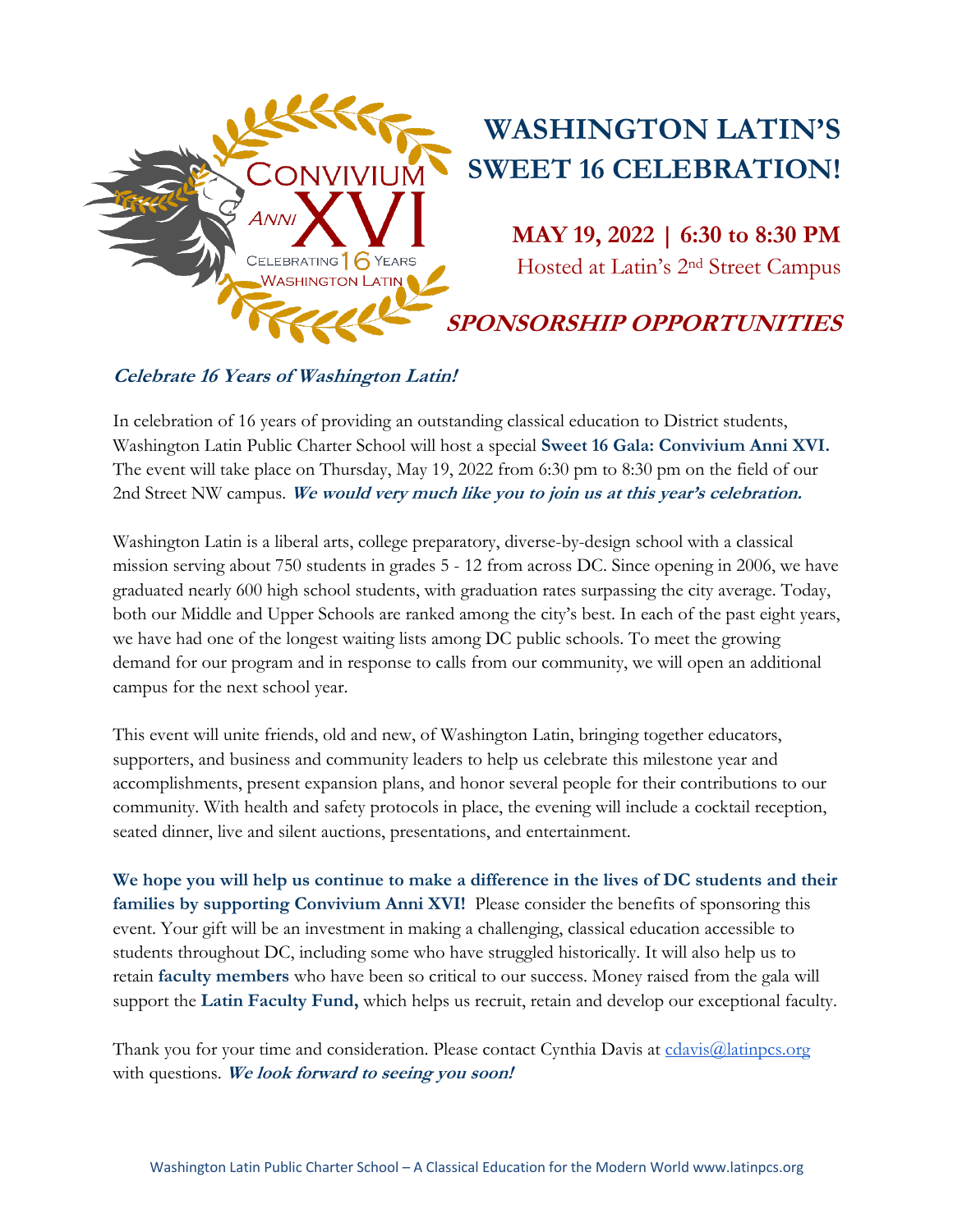

# **WASHINGTON LATIN'S SWEET 16! SPONSORSHIP OPPORTUNITIES**

MAY 19, 2022 | 6:30 to 8:30 PM

### **Poeta - \$25,000**

- ¨ Verbal acknowledgment during the Gala as Poeta Sponsor and opportunity to make remarks
- ◆ Opportunity to provide up to three 30-sec clips\* addressing "Why I Support Washington Latin"
- $\blacklozenge$  Prominent branding on all event materials and online communications
- ¨ 2 VIP tables for 8 guests each (16 tickets)

### **Philosophus - \$15,000**

- ¨ Verbal acknowledgment during the Gala as Philosophus Sponsor
- ¨ Opportunity to provide up to two 30-second clips\* addressing "Why I Support Washington Latin"
- ¨ Prominent branding on all event materials and online communications
- ¨ 2 VIP tables for 8 guests each (16 tickets)

#### **Rhetor - \$10,000**

- ¨ Verbal acknowledgment during the Gala as Rhetor Sponsor
- ◆ Opportunity to provide one 30-sec clip<sup>\*</sup> addressing "Why I Support Washington Latin"
- ¨ Prominent branding on all event materials and online communications
- 1 VIP table for 8 guests each (8 tickets)

#### **Grammaticus - \$5,000**

- ¨ Branding on all event materials and online communications
- $\triangleleft$  4 tickets to the event

### **Litterator - \$2,500**

- $\blacklozenge$  Name on all event materials and online communications
- $\triangleleft$  4 tickets to the event

## **Discipulus - \$1,000**

- Name on all printed event materials
- $\triangleleft$  4 tickets to the event

### **Ticket Prices**

- Single Ticket In-Person  $\sim $100.00$
- $\bullet$  Couple Tickets In Person  $\sim $150.00$

#### *\*Video clips must be received by May 5th and may be incorporated into the event video presentation.*

*All contributions or pledges must be received by May 5th to include logo in materials. Sponsorships are tax-deductible to the fullest extent of the law. Fair market value of tickets and program advertising is not tax deductible.*